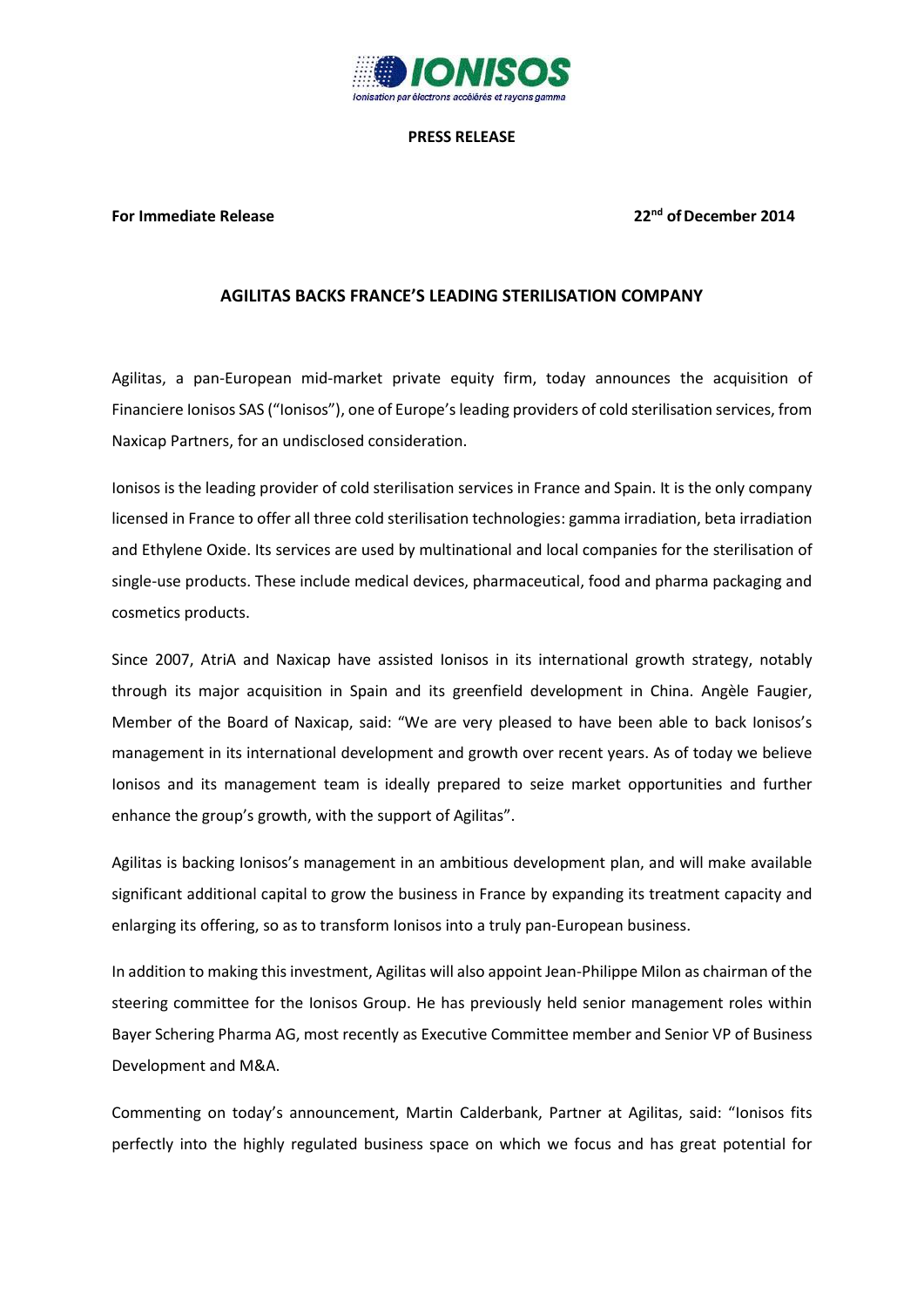

transformation. It has an excellent management team led by Michel Gominet, and that team will be further strengthened by the appointment of Jean-Philippe Milon."

Michel Gominet, President of Ionisos, added: "We look forward to working with Agilitas to strengthen our capacities in serving our customers and accompanying them in their growth path, and to unlocking the potential in our business and the wider market."

Serge Touati, Partner at Agilitas and joining Martin Calderbank on the Committee of Ionisos Group, commented: "Our healthcare sector expertise and our pan-European approach will be at the service of management to participate in the transformation of the industry."

Agilitas was advised on this transaction by:

- Wil Consulting M&A Advisory
- PWC Accounting, Environmental & Tax
- Credo Commercial
- Ashurst Legal
- ICG Debt Financing Provider
- BNPParibas Commercial bank
- Zolfo Cooper Debt Advisory
- Willis Insurance
- Mercer Pensions & Employee Benefits
- **EXECTE:** Creative Value Human Resources
- **Heidrick & Struggles Human Resources**

NAXICAP Partners was advised on this transaction by:

■ Lamartine Conseil – Legal

Management was advised on this transaction by:

Bignon Lebray and AZ & Cie

### **ENDS**

# **Media enquiries to:**

**Waughton Tel: +44-20-7796-9999/+44-7710-593668**

Robin Hepburn

rhepburn@waughton.com